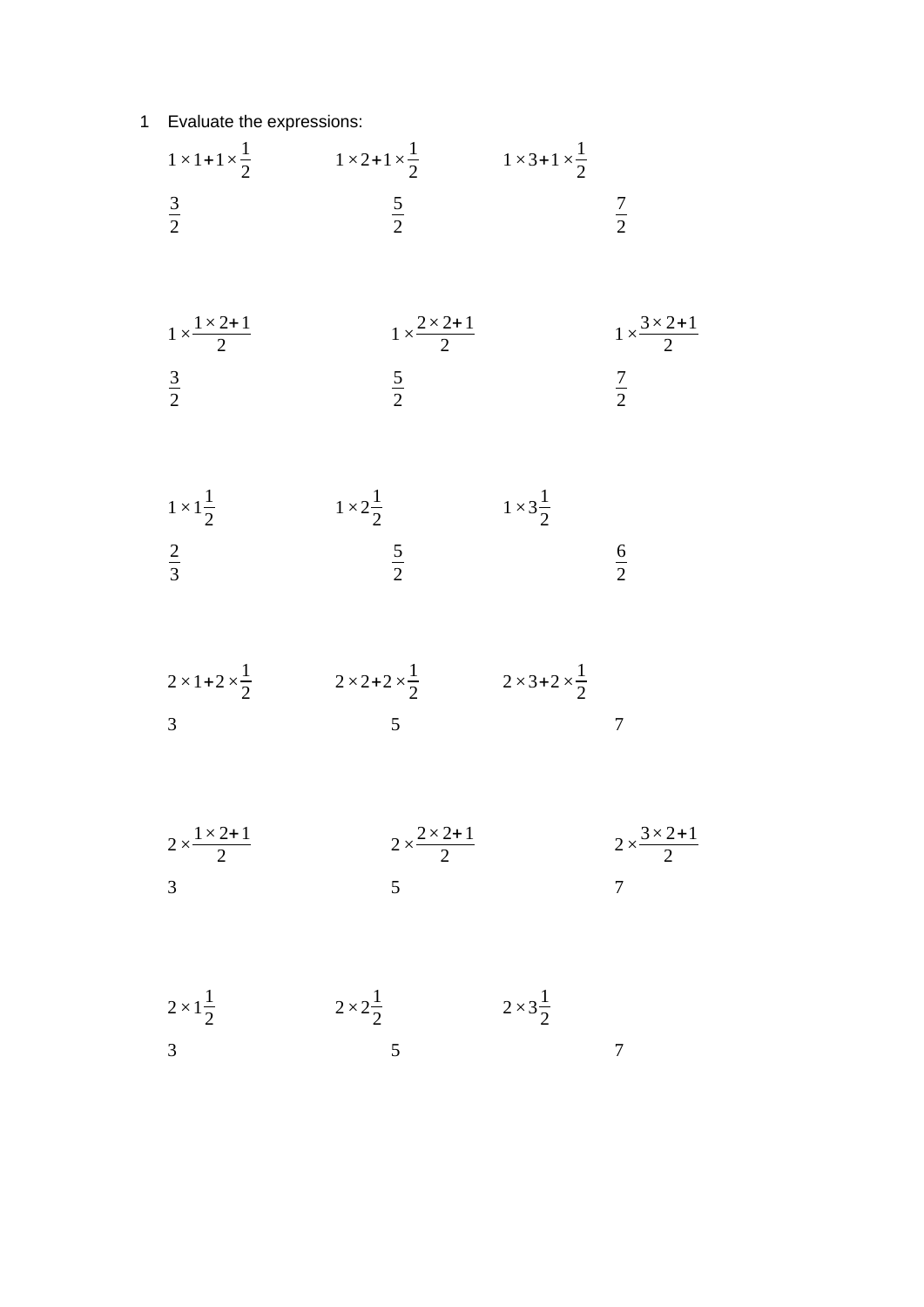| $3 \times 1 + 3 \times \frac{1}{2}$ | $3 \times 2 + 3 \times \frac{1}{2}$ | $3 \times 3 + 3 \times \frac{1}{2}$ |
|-------------------------------------|-------------------------------------|-------------------------------------|
|                                     |                                     |                                     |

$$
3 \times \frac{1 \times 2 + 1}{2}
$$
  $3 \times \frac{2 \times 2 + 1}{2}$   $3 \times \frac{3 \times 2 + 1}{2}$   
 $\frac{9}{2}$   $\frac{15}{2}$   $\frac{21}{2}$ 

$$
3 \times 1\frac{1}{2}
$$
  $3 \times 2\frac{1}{2}$   $3 \times 3\frac{1}{2}$   
 $\frac{9}{2}$   $\frac{15}{2}$   $\frac{21}{2}$ 

$$
4 \times 1 + 4 \times \frac{1}{2}
$$
  $4 \times 2 + 4 \times \frac{1}{2}$   $4 \times 3 + 4 \times \frac{1}{2}$   
6  
10  
14

$$
4 \times \frac{1 \times 2 + 1}{2}
$$
\n
$$
4 \times \frac{2 \times 2 + 1}{2}
$$
\n
$$
4 \times \frac{3 \times 2 + 1}{2}
$$
\n
$$
10
$$
\n
$$
14
$$

 $4 \times 1^{\frac{1}{2}}$  $\frac{1}{2}$   $4 \times 2\frac{1}{2}$  $\frac{1}{2}$   $4 \times 3\frac{1}{2}$  6 10 14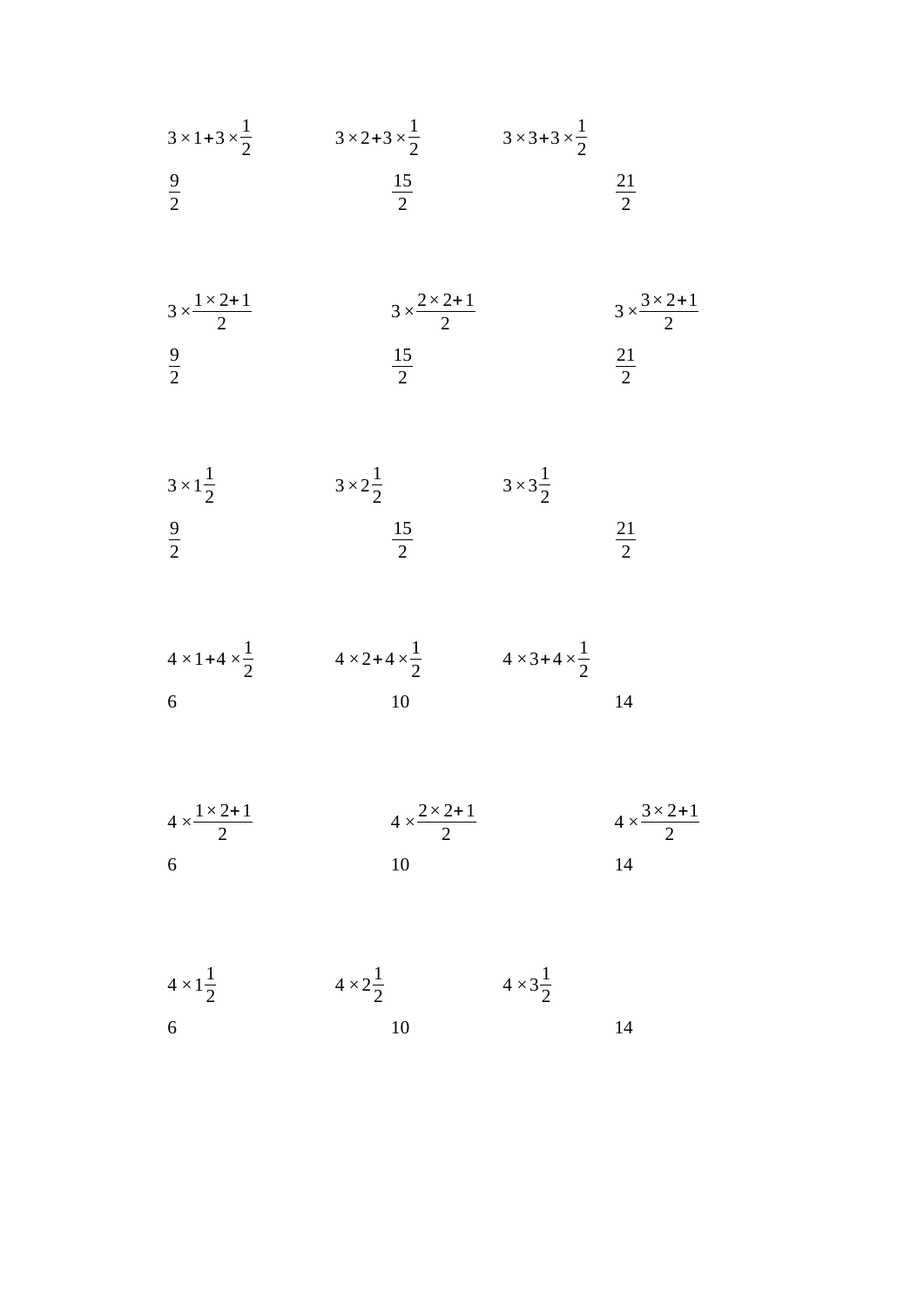$$
1 \times 1 + 1 \times \frac{1}{3}
$$
  $1 \times 2 + 1 \times \frac{1}{3}$   $1 \times 3 + 1 \times \frac{1}{3}$   $\frac{4}{3}$   $\frac{7}{3}$   $\frac{10}{3}$ 

$$
1 \times \frac{1 \times 3 + 1}{3}
$$
\n
$$
1 \times \frac{2 \times 3 + 1}{3}
$$
\n
$$
\frac{4}{3}
$$
\n
$$
\frac{7}{3}
$$
\n
$$
\frac{10}{3}
$$

$$
1 \times 1\frac{1}{3}
$$
  $1 \times 2\frac{1}{3}$   $1 \times 3\frac{1}{3}$   $1 \times 3\frac{1}{3}$   $\frac{10}{3}$   $\frac{10}{3}$ 

$$
2 \times 1 + 2 \times \frac{1}{3}
$$
  
\n $2 \times 2 + 2 \times \frac{1}{3}$   
\n $2 \times 3 + 2 \times \frac{1}{3}$   
\n $\frac{8}{3}$   
\n $\frac{14}{3}$   
\n $\frac{20}{3}$ 

$$
2 \times \frac{1 \times 3 + 1}{3}
$$
\n
$$
2 \times \frac{2 \times 3 + 1}{3}
$$
\n
$$
\frac{8}{3}
$$
\n
$$
\frac{14}{3}
$$
\n
$$
\frac{20}{3}
$$

$$
2 \times 1\frac{1}{3}
$$
  $2 \times 2\frac{1}{3}$   $2 \times 3\frac{1}{3}$   $2 \times 3\frac{1}{3}$   $\frac{8}{3}$   $\frac{14}{3}$   $\frac{20}{3}$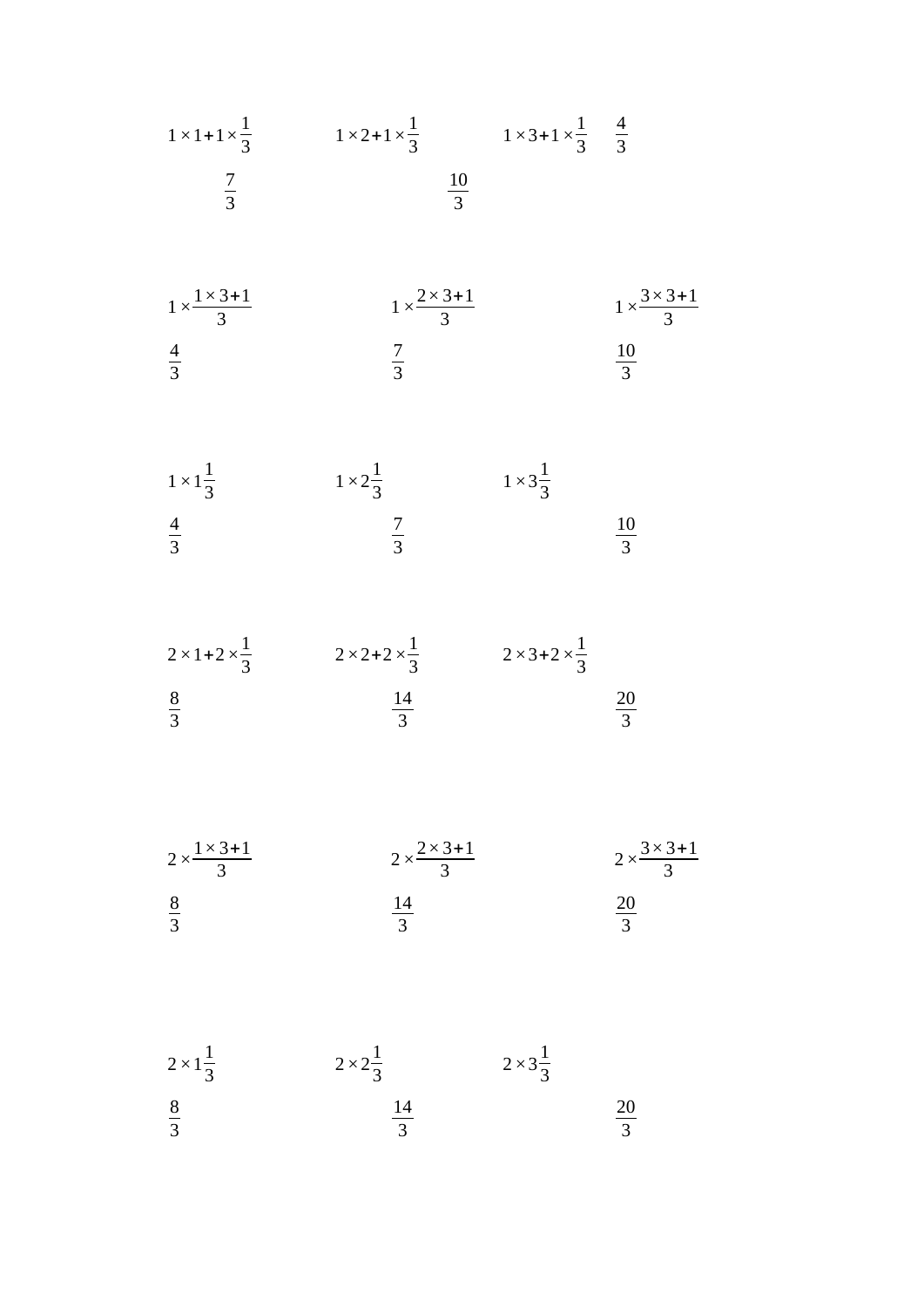$$
3 \times 1 + 3 \times \frac{1}{3}
$$
  $3 \times 2 + 3 \times \frac{1}{3}$   $3 \times 3 + 3 \times \frac{1}{3}$   
4 7 10

$$
3 \times \frac{1 \times 3 + 1}{3}
$$
  $3 \times \frac{2 \times 3 + 1}{3}$   $3 \times \frac{3 \times 3 + 1}{3}$   
4 7 10

$$
3 \times 1\frac{1}{3} \qquad 3 \times 2\frac{1}{3} \qquad 3 \times 3\frac{1}{3}
$$

$$
4 \times 1 + 4 \times \frac{1}{3}
$$
  
 $4 \times 2 + 4 \times \frac{1}{3}$   
 $4 \times 3 + 4 \times \frac{1}{3}$   
 $\frac{16}{3}$   
 $\frac{40}{3}$ 

$$
4 \times \frac{1 \times 3 + 1}{3}
$$
  
\n $4 \times \frac{2 \times 3 + 1}{3}$   
\n $4 \times \frac{3 \times 3 + 1}{3}$   
\n $4 \times \frac{3 \times 3 + 1}{3}$   
\n $4 \times \frac{3 \times 3 + 1}{3}$ 

 $4 \times 1^{\frac{1}{2}}$  $\frac{1}{3}$   $4 \times 2\frac{1}{3}$  $\frac{1}{3}$   $4 \times 3\frac{1}{3}$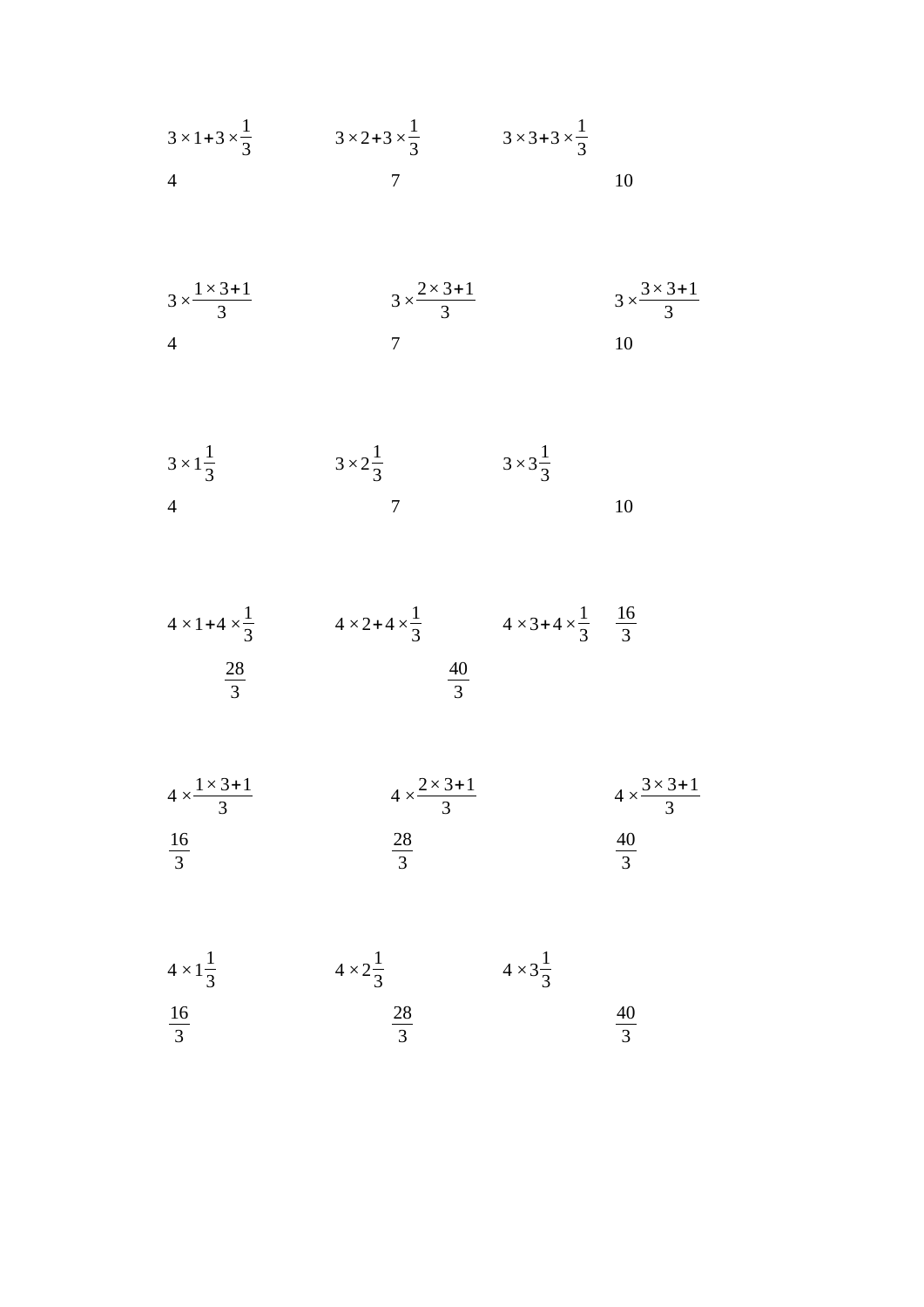| $1 \times 1 + 1 \times \frac{2}{3}$        | $1 \times 2 + 1 \times \frac{2}{3}$ $1 \times 3 + 1 \times \frac{2}{3}$ |                                     |                                     |
|--------------------------------------------|-------------------------------------------------------------------------|-------------------------------------|-------------------------------------|
| $rac{5}{3}$                                | $rac{8}{3}$                                                             |                                     | $\frac{11}{3}$                      |
| $1 \times \frac{1 \times 3 + 2}{3}$        | $1 \times \frac{2 \times 3 + 2}{3}$                                     |                                     | $1 \times \frac{3 \times 3 + 2}{3}$ |
| $rac{5}{3}$                                | $rac{8}{3}$                                                             |                                     | $\frac{11}{3}$                      |
| $1 \times 1 \frac{2}{3}$<br>$rac{5}{3}$    | $1 \times 2\frac{2}{3}$<br>$\frac{8}{3}$                                | $1 \times 3\frac{2}{3}$             | $\frac{11}{3}$                      |
|                                            |                                                                         |                                     |                                     |
| $2 \times 1 + 2 \times \frac{2}{3}$        | $2 \times 2 + 2 \times \frac{2}{3}$                                     | $2 \times 3 + 2 \times \frac{2}{3}$ |                                     |
| $\frac{10}{3}$                             | $\frac{16}{3}$                                                          |                                     | $\frac{22}{3}$                      |
| $2 \times \frac{1 \times 3 + 2}{3}$        | $2 \times \frac{2 \times 3 + 2}{3}$                                     |                                     | $2 \times \frac{3 \times 3 + 2}{3}$ |
| $\frac{10}{3}$                             | $\frac{16}{3}$                                                          |                                     | $\frac{22}{3}$                      |
| $2 \times 1 \frac{2}{3}$<br>$\frac{10}{3}$ | $2 \times 2\frac{2}{3}$<br>$\frac{16}{3}$                               | $2 \times 3\frac{2}{3}$             | $\frac{22}{3}$                      |
|                                            |                                                                         |                                     |                                     |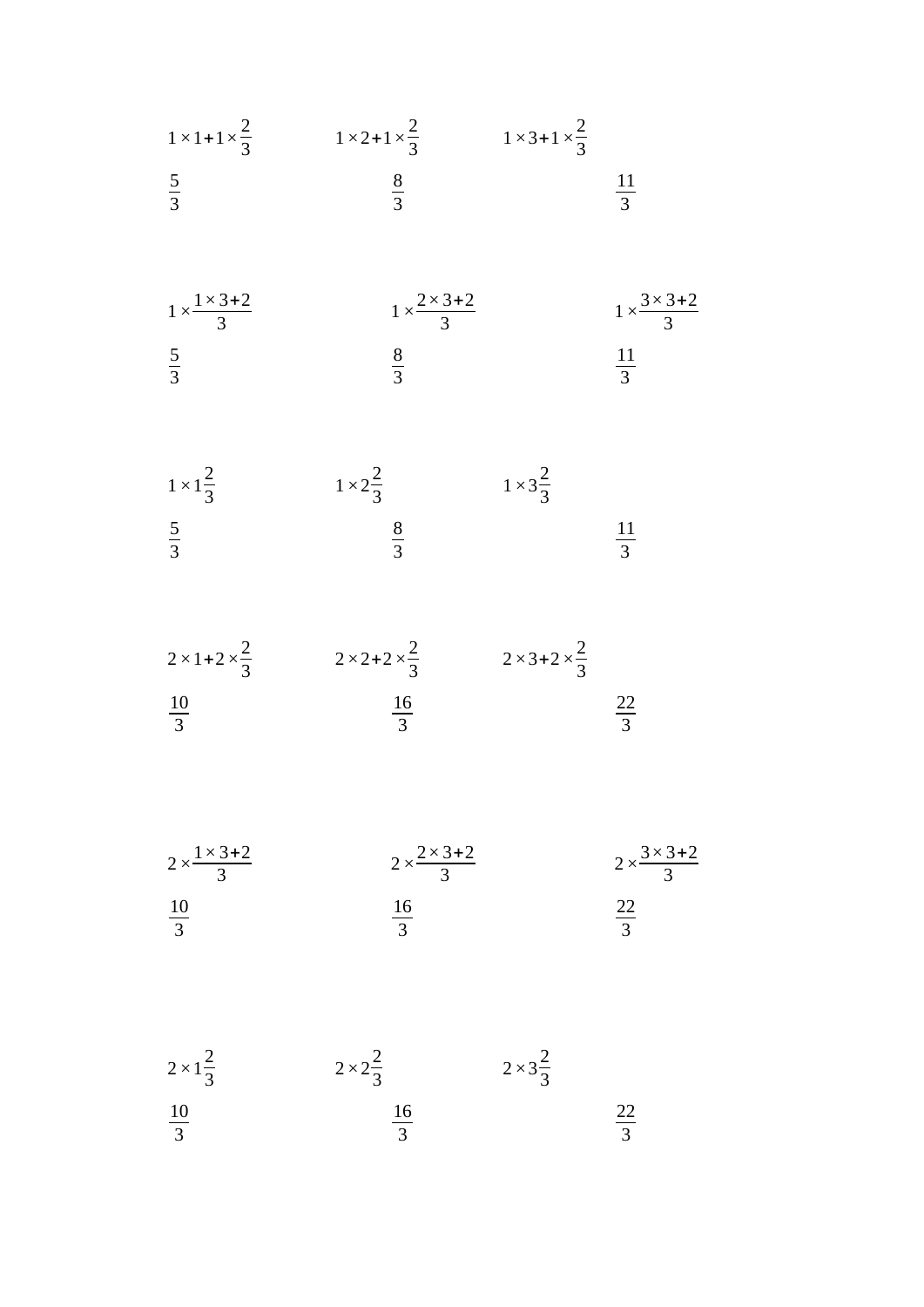$$
3 \times 1 + 3 \times \frac{2}{3}
$$
  $3 \times 2 + 3 \times \frac{2}{3}$   $3 \times 3 + 3 \times \frac{2}{3}$   
5 8 11

$$
3 \times \frac{1 \times 3 + 2}{3}
$$
  $3 \times \frac{2 \times 3 + 2}{3}$   $3 \times \frac{3 \times 3 + 2}{3}$   
5 8 11

$$
3 \times 1\frac{2}{3}
$$
  $3 \times 2\frac{2}{3}$   $3 \times 3\frac{2}{3}$   
5 8 11

$$
4 \times 1 + 4 \times \frac{2}{3}
$$
  
\n $4 \times 2 + 4 \times \frac{2}{3}$   
\n $4 \times 3 + 4 \times \frac{2}{3}$   
\n $4 \times 3 + 4 \times \frac{2}{3}$   
\n $\frac{20}{3}$   
\n $\frac{44}{3}$ 

$$
4 \times \frac{1 \times 3 + 2}{3}
$$
\n
$$
4 \times \frac{2 \times 3 + 2}{3}
$$
\n
$$
\frac{20}{3}
$$
\n
$$
\frac{32}{3}
$$
\n
$$
\frac{44}{3}
$$

 $4 \times 1^{\frac{2}{5}}$  $\frac{2}{3}$   $4 \times 2\frac{2}{3}$  $\frac{2}{3}$   $4 \times 3\frac{2}{3}$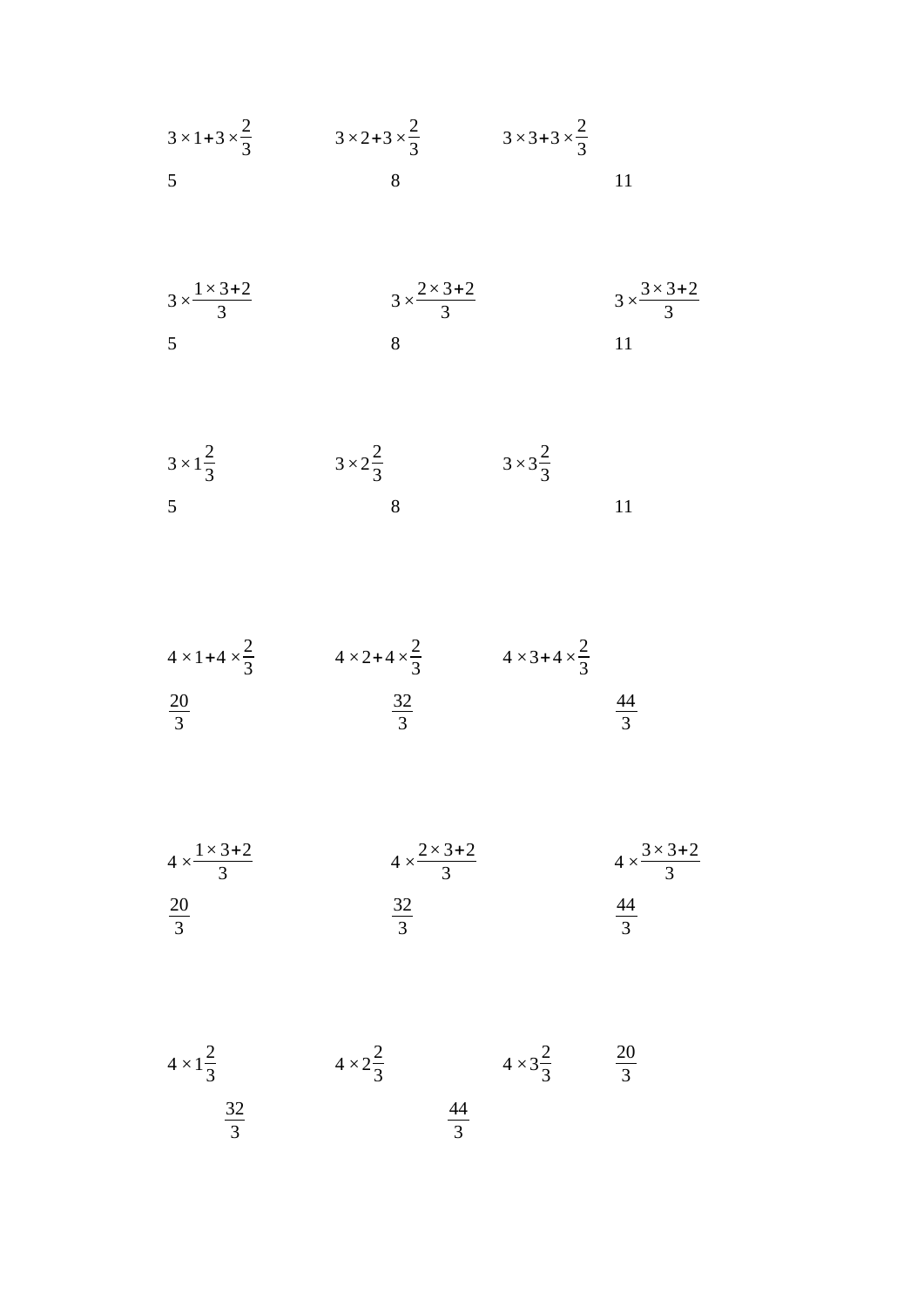| $rac{2}{3}\times 1\frac{2}{3}$                       | $\frac{2}{3} \times 2\frac{2}{3}$                    | $\frac{2}{3} \times 3\frac{2}{3}$ |                                                      |
|------------------------------------------------------|------------------------------------------------------|-----------------------------------|------------------------------------------------------|
| $\frac{10}{9}$                                       | $\frac{16}{9}$                                       |                                   | $\frac{22}{9}$                                       |
| $rac{5}{3} \times 1\frac{2}{3}$<br>$\frac{25}{9}$    | $\frac{2}{3} \times 2\frac{2}{5}$<br>$\frac{8}{5}$   | $\frac{2}{3} \times 3\frac{2}{5}$ | $\frac{34}{15}$                                      |
| $\frac{2}{7} \times 1\frac{2}{9}$<br>$\frac{22}{63}$ | $\frac{2}{7} \times 2\frac{2}{9}$<br>$\frac{40}{63}$ | $rac{2}{3} \times 3\frac{2}{11}$  | $\frac{70}{33}$                                      |
| $rac{5}{3} \times 1 \frac{2}{13}$<br>$\frac{75}{39}$ | $rac{2}{3} \times 2 \frac{2}{15}$<br>$\frac{64}{45}$ |                                   | $rac{2}{3} \times 3 \frac{2}{15}$<br>$\frac{94}{45}$ |
| $\frac{2}{7} \times 3\frac{2}{9}$<br>$\frac{58}{63}$ | $\frac{2}{7} \times 5\frac{2}{9}$<br>$\frac{94}{9}$  | $rac{2}{3} \times 7\frac{5}{11}$  | $\frac{164}{33}$                                     |
| $\frac{5}{3} \times 5 \frac{5}{13}$                  | $\frac{2}{3}\times 5\frac{2}{15}$                    |                                   | $\frac{2}{3}\times 5\frac{2}{15}$                    |
| $\frac{350}{39}$                                     | $\frac{154}{45}$                                     | $\frac{154}{45}$                  |                                                      |